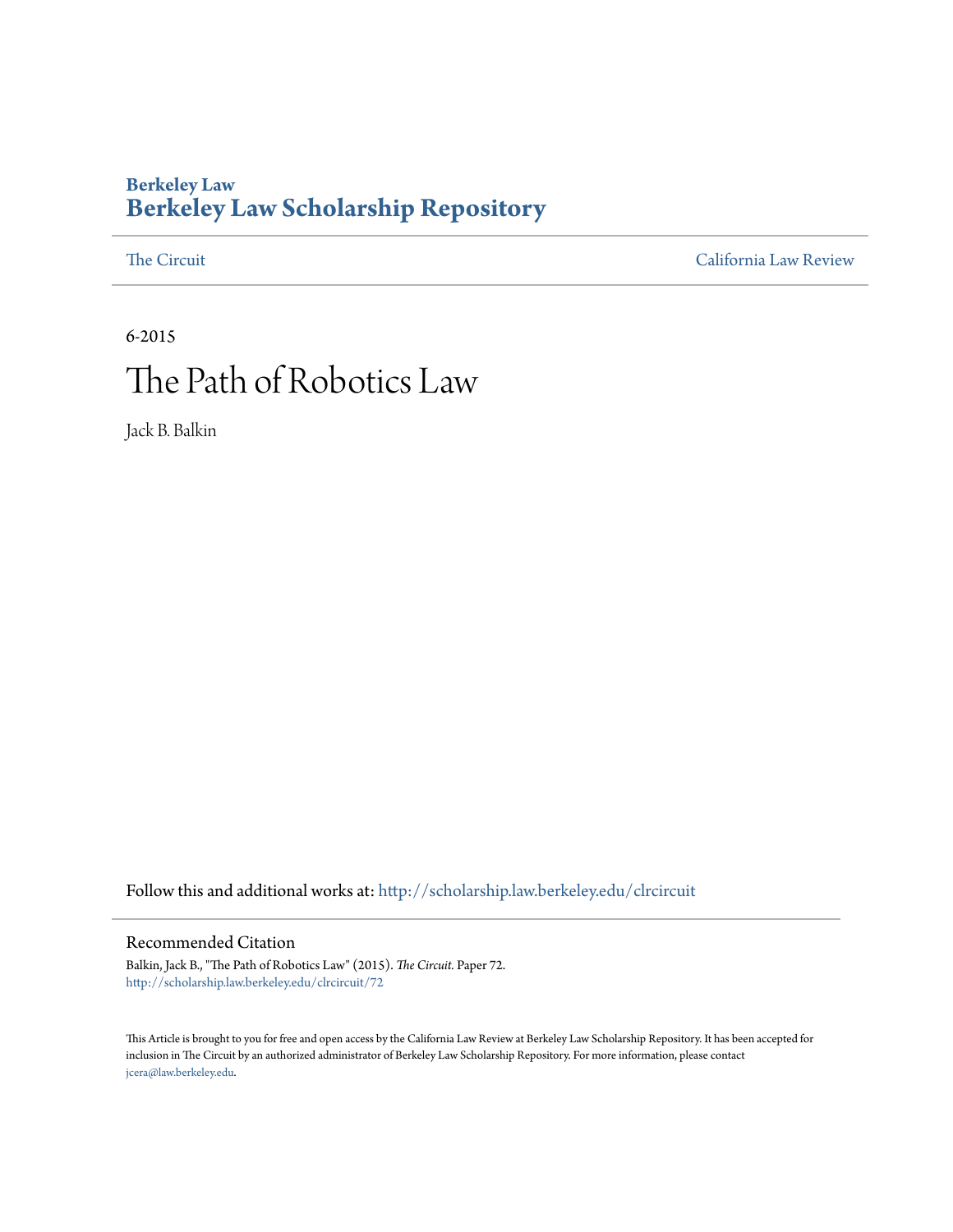# California Law Review Circuit

 $Vol.6$  June 2015

Copyright © 2015 by California Law Review, Inc.

## The Path of Robotics Law

### Jack M. Balkin\*

#### **INTRODUCTION**

What are the key problems that robotics presents for law? To answer this question, Ryan Calo argues that we should make an analogy to cyberlaw. First, we should identify the "essential qualities" of the new technology, and then we should ask how the law should respond to the problems posed by those essential qualities. $<sup>1</sup>$ </sup>

Calo's account of the problems that robotics present for law is just terrific, and I believe it is destined to be the starting point for much future research in the area. This Essay builds on his ideas and takes them in a somewhat different direction.

First, I draw different lessons than Calo from the history of cyberlaw and from encounters between law and new technology. I do not think it is helpful to speak in terms of "essential qualities" of a new technology that we can then apply to law. On the contrary, we should try not to think about characteristics of technology as if these features were independent of how people use technology in their lives and in their social relations with others. Because the use of technology in social life evolves, and because people continually find new ways to employ technology for good or for ill, it may be unhelpful to freeze certain features of use at a particular moment and label them "essential."

Second, I describe the problems posed by robotics for law a little differently than Calo does, in part because I do not distinguish sharply between robots and artificial intelligence (AI) agents. As innovation proceeds, the

Knight Professor of Constitutional Law and the First Amendment, Yale Law School.

<sup>1.</sup> Ryan Calo, *Robotics and the Lessons of Cyberlaw*, 103 CALIF. L. REV. 513, 514–15 (2015).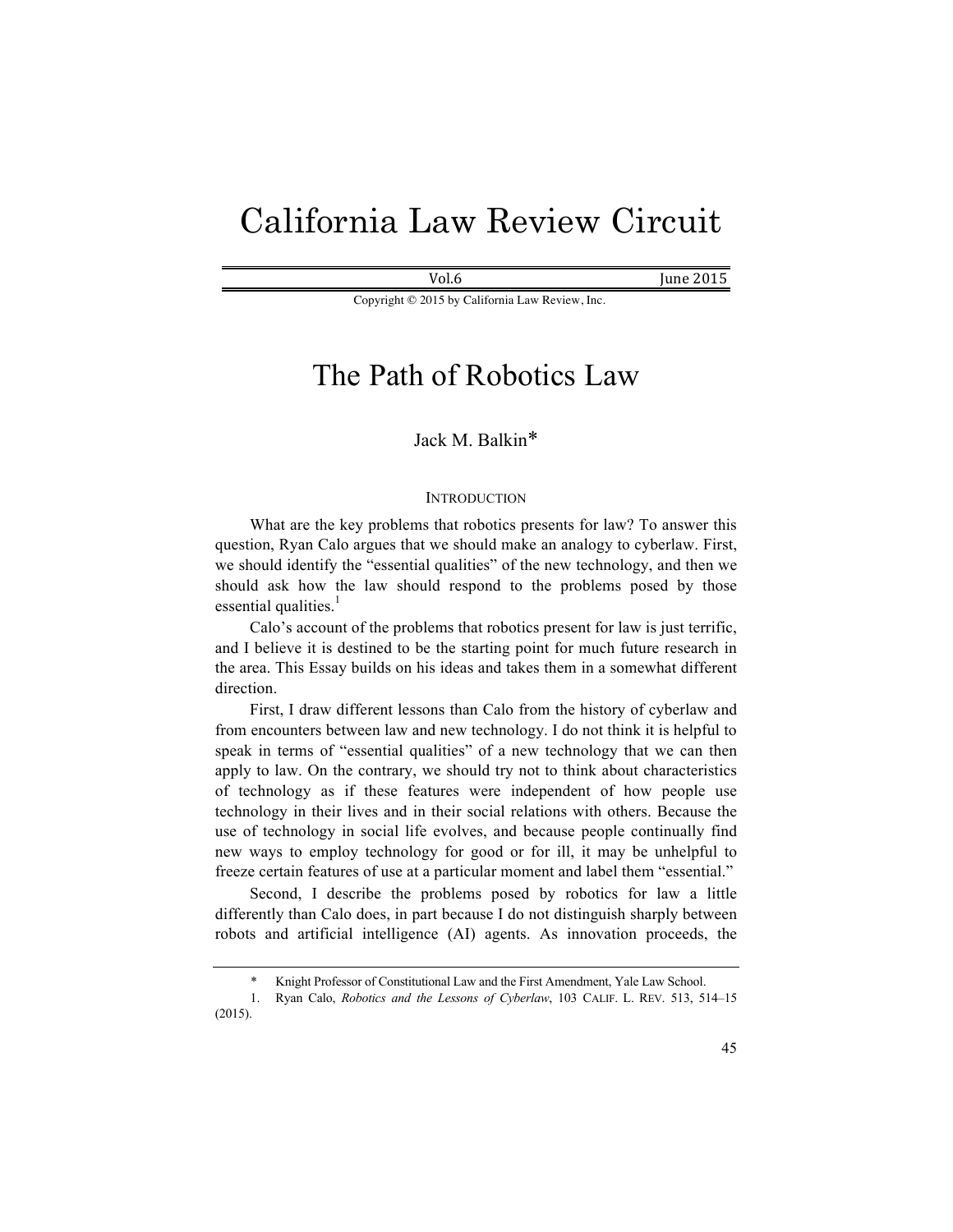distinction between these two kinds of technologies may be far less important to the law than it seems at present; we do not yet know whether the boundaries between these two technologies will increasingly blur (as I expect) or further differentiate.

Instead, I will emphasize two key problems that robotics and artificial intelligence present for law. The first is how to distribute human rights and responsibilities that arise from the actions of nonhumans. Human beings will use robots and AI entities to create new things and to violate the legally protected interests of other human beings. AI agents will churn out novels; but they will also spy on people and defame them. Robots will invent new things; but they will also break people's limbs. Calo suggests, correctly, I think, that we are still a long way from treating robots and AI agents as self-conscious rights-bearing or responsibility-bearing entities.<sup>2</sup> Therefore the key question for law—at least at this early point in history—is how to allocate rights and duties among *human beings* when robots and AI entities create benefits or cause injuries.

The second problem is a generalization of the first. I call it the "substitution effect"—the fact that people will substitute robots and AI agents for living things, and especially for humans. But they will do so only in certain ways and only for certain purposes. This substitution is likely to be contextual, unstable, and often opportunistic. The problem of substitution touches many different areas of law, and it promises to confound us for a very long time.

#### I.

#### THE LESSONS OF CYBERLAW

Oliver Wendell Holmes Jr.'s famous 1897 lecture, *The Path of the Law*, 3 argued that because law is produced by the cumulative forces of social life, we should view law from the standpoint of its social function and practical use. Holmes offered a proto-Realist manifesto against formalism and the belief in essential features of legal concepts. All American lawyers, Calo and myself included, are intellectual descendants of Holmes's pragmatism. Rejecting essentialism in law helps us focus on law's basis in social relations and law's role in maintaining—and occasionally mystifying or apologizing for relationships of authority and power. We should adopt a similar anti-formalism when we think about technology and law's encounters with innovation.

When we consider how a new technology affects law, our focus should not be on what is *essential* about the technology but on what features of social life the technology makes newly *salient*. What problems does a new technology place in the foreground that were previously underemphasized or deemed less

<sup>2.</sup> *See id.* at 517 (taking a "conservative" view of robotic capacities in the near future), 539 ("Little is gained, and much is arguably lost, by pretending contemporary robots exhibit anything like intent.").

<sup>3.</sup> Oliver Wendell Holmes, Jr., *The Path of the Law*, 10 HARV. L. REV. 457 (1897).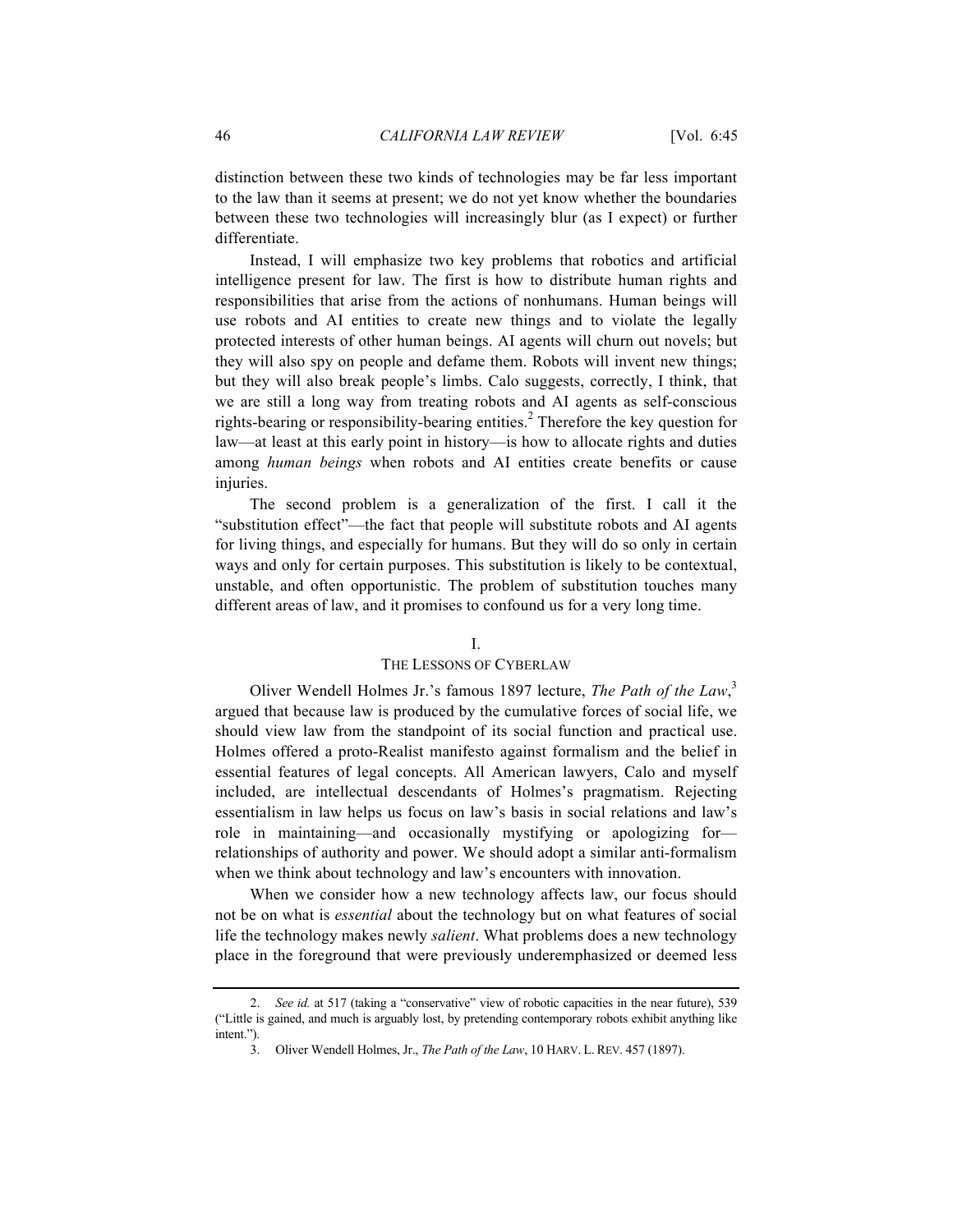important? What aspects of human activity or of the human condition does a technological change foreground, emphasize, or problematize? And once technology moves a certain problem or a certain feature of our lives from the background to the foreground of our concern, what are the consequences for human freedom $2^4$ 

The features that are most salient about our technology may depend on how people come to use it. Often people use technology in ways its designers did not foresee or intend. That is especially so for what Jonathan Zittrain calls "generative" technologies, $5$  which offer multiple sites and possibilities for innovation. What seems particularly important and salient about technology changes over time as people work with and through new technology. Moreover, technology, like law, mediates social relations between human beings—including relations of power and control. Because those relations are always evolving, our assessment of what is most interesting or worrisome about a technology may change too.

Today, people carry microcomputers in their purses and pockets called "cell phones." Thirty years ago people might have argued that an essential characteristic of a cell phone was its ability to make a phone call outside of one's home. But this feature of cell phones is by no means the primary way that people use them today. Instead, people's habits developed alongside developments in mobile technology. What people use their phones for now through a kaleidoscope of different applications—makes the very word "phone" seem like a relic of a past age.

In 1991, before widespread adoption of the World Wide Web, the Internet was used mostly for e-mail and for exchanging files through protocols like Gopher. (Search functionality was primitive and Google had yet to be invented.) Then, one might have imagined that the Internet's "essential" features were its abilities to cross jurisdictional lines at will, to send digital information quickly and cheaply, and to facilitate anonymous communication. But this is because, at that point in history, that is how people imagined human beings would use the technology and the kinds of social relations of power, action, and vulnerability that these uses would engender. The characteristics of a new technology, in short, are partly the product of current use and partly the work of human imagination about potential affordances and opportunities, dangers and threats.

By 1999, it was clearer that states could control features of Internet traffic and that the degree of truly anonymous communication the Internet afforded was overstated. Dreams of multiple cyberworlds free from the reach of territorial governments had given way to increasing concerns about filtering

<sup>4.</sup> Jack M. Balkin, *Digital Speech and Democratic Culture: A Theory of Freedom of Expression for the Information Society*, 79 N.Y.U. L. REV. 1, 2 (2004).

<sup>5.</sup> JONATHAN ZITTRAIN, THE FUTURE OF THE INTERNET: AND HOW TO STOP IT 67 (2008).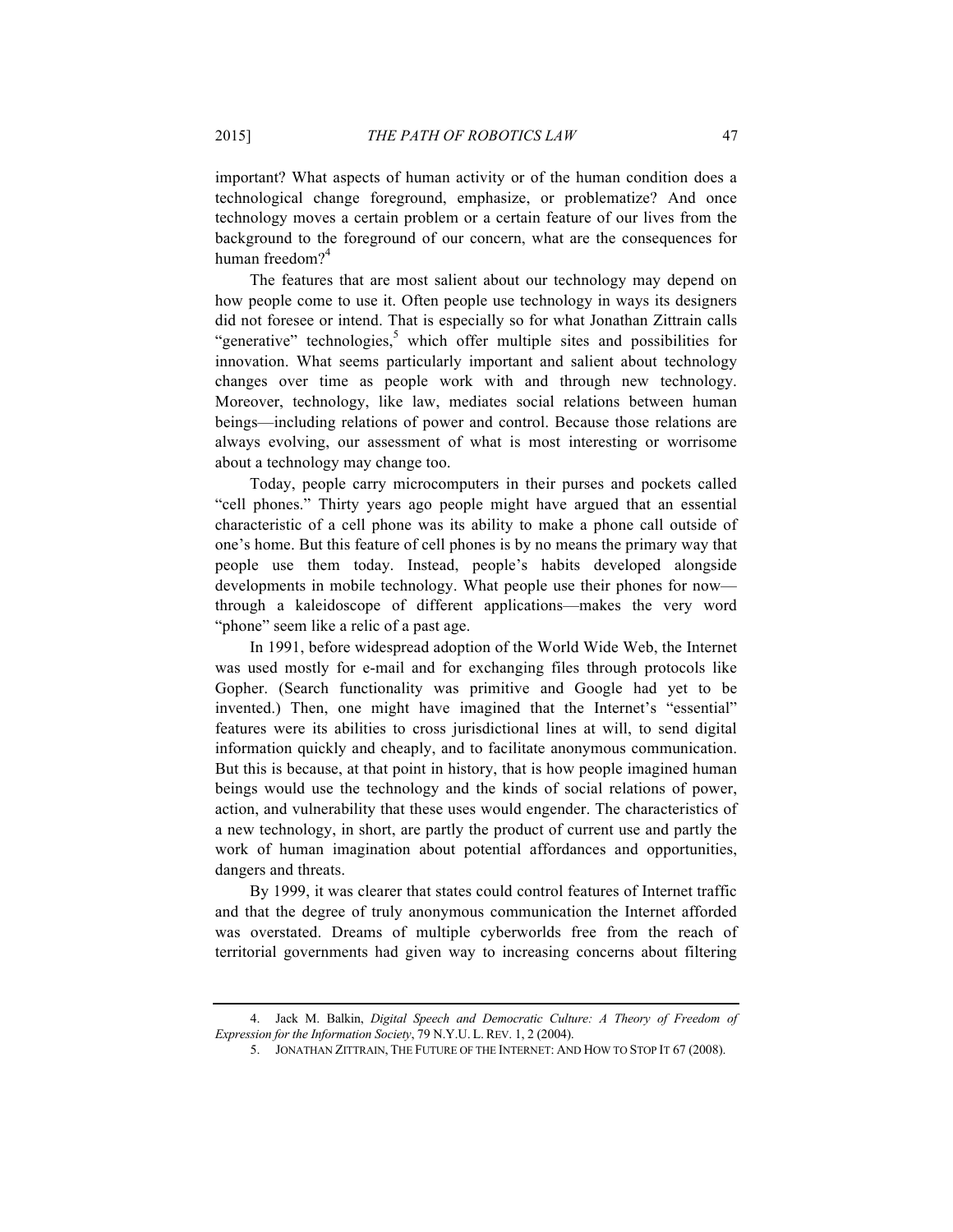and surveillance. The first edition of Lawrence Lessig's book, Code,<sup>6</sup> emphasized how much the Internet had changed between 1995 and 1999. A key theme was that these changes showed that the Internet did not have to be designed in any particular way, and that it could become either characteristically free or controlled.<sup>7</sup> Similarly, as Yochai Benkler pointed out, the Internet is not a single medium of communication—whether one-to-many or many-to-one or many-to-many—but rather a platform for creating multiple media with many different characteristics, affordances, and opportunities for social action.<sup>8</sup> By the time Benkler wrote *The Wealth of Networks* in 2006 and Clay Shirky published *Here Comes Everybody* in 2008,<sup>9</sup> the Internet seemed to have been transformed once again. Now, its most prominent feature was its ability to lower the cost of organization, to facilitate crowdsourcing and opensource projects, and to undercut professional norms of information production in areas ranging from music to journalism to science. Calo's own account of the "essential" characteristics of the Internet<sup>10</sup> is a retrospective view that builds on more than two decades of social and technological innovation, rather than a timeless account of inherent properties.

The Internet of 1991 is so unlike the Internet of 2015 that it is almost hard to imagine. Although there are family resemblances between the two, the differences are vast, due to the amazing ingenuity of countless human beings who innovated in social and economic relations as much as in hardware and software.

We might say, then, that the most important lesson of cyberlaw for robotics is the need to attend to the relationships between affordance and imagination, between tools and relations of power, between technological substrate and social use. The characteristics of robotics that currently draw our attention, that disturb our legal complacency, that create puzzles for law and opportunities for social innovation, will not be the last puzzles and opportunities we face.

Indeed, what lawyers call "technology" is usually a shorthand for something far more complex. When we talk about "technology," we are really talking about (1) how people interact with new inventions and (2) how people

<sup>6.</sup> LAWRENCE LESSIG, CODE: AND OTHER LAWS OF CYBERSPACE 27–28, 205, 216 (1st ed. 1999).

<sup>7</sup>*. Id.* at 25 ("There is no single way that the Net *has* to be; no single architecture defines the nature of the Net.").

<sup>8</sup>*. See* YOCHAI BENKLER, THE WEALTH OF NETWORKS: HOW SOCIAL PRODUCTION TRANSFORMS MARKETS AND FREEDOM 370 (2006) ("[T]he Internet allows for a radically more diverse suite of communications models than any of the twentieth-century systems permitted.").

<sup>9.</sup> CLAY SHIRKY, HERE COMES EVERYBODY: THE POWER OF ORGANIZING WITHOUT ORGANIZATIONS (2008).

<sup>10.</sup> Calo, *supra* note 1, at 518–25. Calo suggests that over time the key legal problems of the Internet have become clearer and more stable. *Id.* at 525–27. If that is true—and I am somewhat more skeptical than Calo—it is because, in hindsight, we more clearly see the path we have travelled through more than twenty years of continuous interaction between technological and social innovation.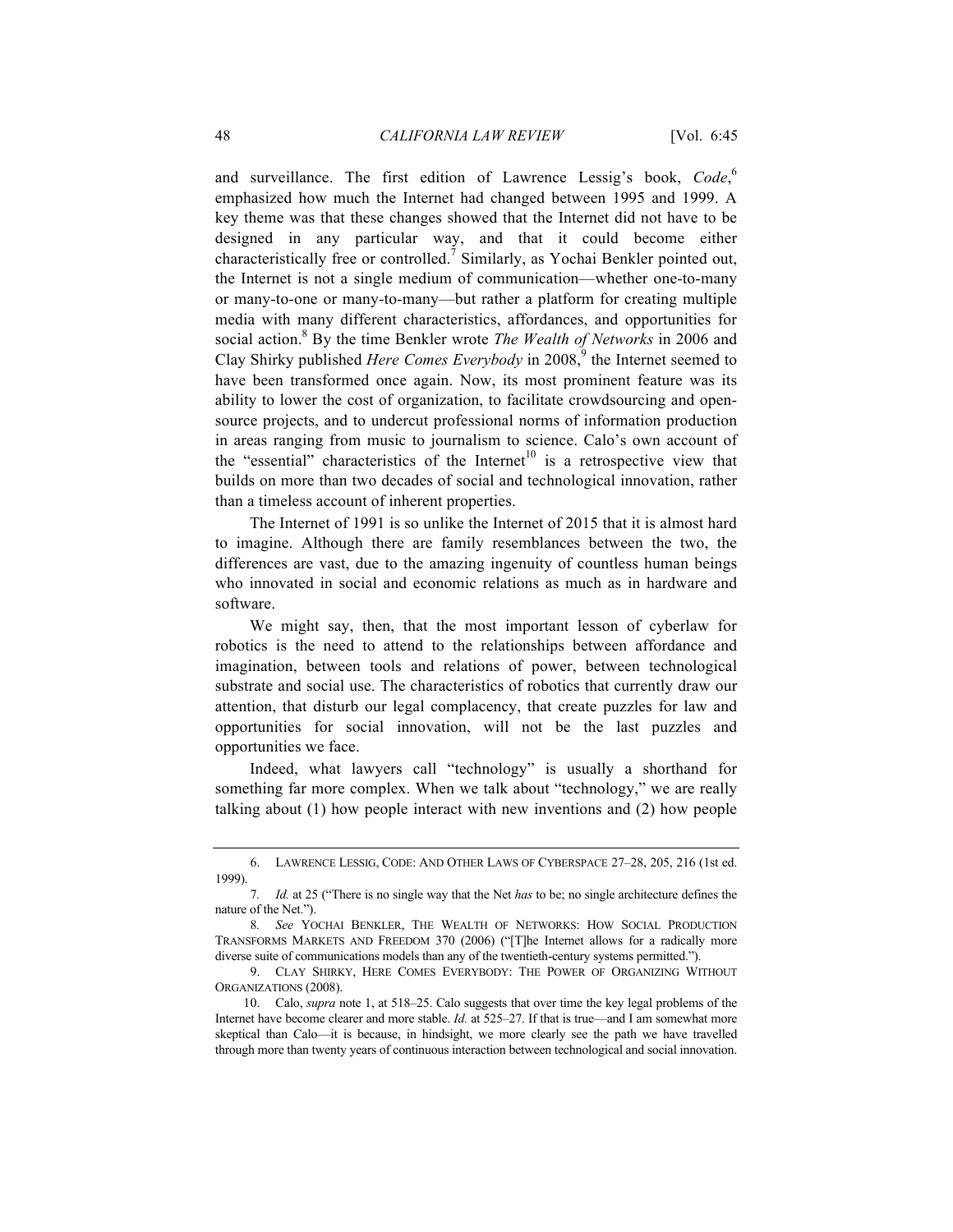interact with other people using those new inventions or presupposing those new inventions. What we call the effects of technology are not so much features of *things* as they are features of *social relations* that employ those things. These social relations include relationships of power and authority, forms of human organization and production, and features of human sexuality, association, and family life.

Similarly, innovation in technology is not just innovation of tools and techniques; it may also involve innovation of economic, social, and legal relations. As we innovate socially and economically, what appears most salient and important about our tools may also change. If the Internet of 1991 looks radically different from that of 2015, it is not only because our tools have evolved; it is also because how people live, work, and contend with each other has evolved in interaction with those tools. As our world fills with robotic and AI technologies, our lives and relationships of social, political, and economic power will also change, posing new and unexpected challenges for law.

 $II$ .

#### WHAT DO ROBOTICS AND ARTIFICIAL INTELLIGENCE MAKE SALIENT?

#### *A. Let's Get Physical*

Calo explains that robots create new problems for law because robots can cause physical harm rather than just economic or emotional harm.<sup>11</sup> Calo calls this feature "embodiment,"<sup>12</sup> but that term may be a bit misleading. Computers have always been embodied in physical form—think of the huge IBM mainframes of the past. Moreover, computers have always had the ability to cause physical harm because of their physical embodiment—for example, a laptop can cause physical injury if it is thrown, or if it is dropped on a person's foot and breaks a toe.

Rather, Calo's point is that robots can cause physical harm *because of their programming*, or more precisely, the cumulative effect of their hardware, operating system, and software.13 These allow a robot to interact with its environment and have physical effects on the world. So although Calo's concern may seem to be primarily about the capacity to cause physical harm, the deeper issue is that harm—whether physical, emotional, or monetary—is caused by programmability and interactivity. The fact that robots have bodies plays a different role in what Calo calls "social valence"—the notion, among other things, that people tend to treat interactive moving objects as if they are alive.<sup>14</sup> But here again, what is important is not that robots have a physical

<sup>11</sup>*. Id.* at 515, 542.

<sup>12</sup>*. Id.* at 532.

<sup>13</sup>*. Id.* at 533–35.

<sup>14</sup>*. Id.* at 532–33.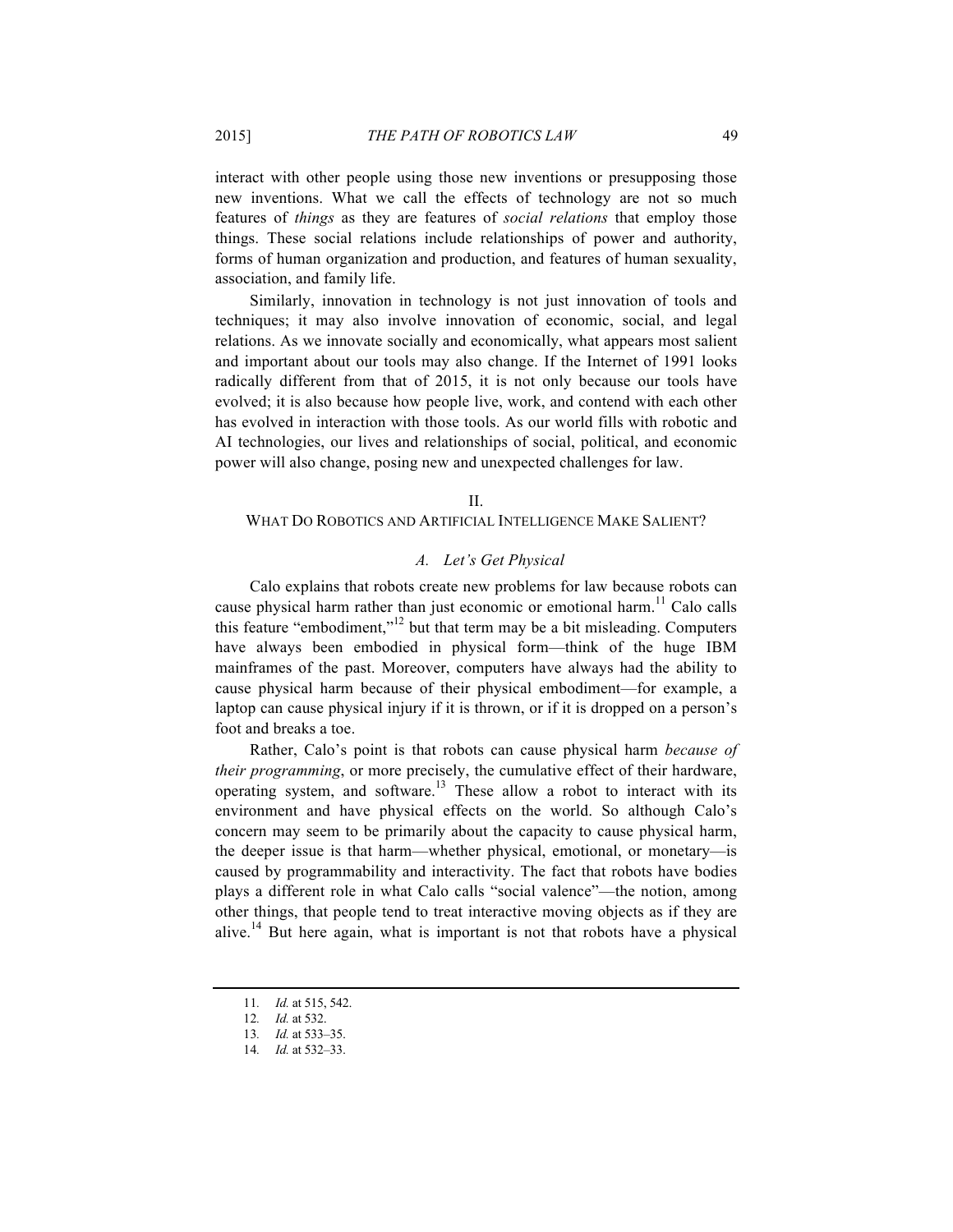form—so do toasters—but that their interactivity creates particular social cues in human beings.

A robot's ability to cause physical injury is not really an "essential" characteristic of robotic technology. It is a particularly *salient* feature of robotics for lawyers, but the reason that it is salient is that, as Calo explains, from the early days of the Internet, judges decided to adapt existing tort law doctrines to limit liability for purely economic losses caused by new digital technologies.<sup>15</sup> Similarly, Congress created a series of legislative immunities for online service providers that limited liability for copyright infringement or harmful communication that used digital networks.<sup>16</sup> The problem of physical injury is not simply a feature of essential characteristics of a technology. Rather, it arises from the way that a new technology interacts with a social and legal world already in place.

A new technology enters into a social world already in motion, with an existing set of assumptions and expectations about what is likely and unlikely, possible and impossible, an existing set of norms about social life, and a set of paradigmatic examples about how things work and what we should do in response to problems. From law's standpoint, we might call these assumptions and expectations about how the world works the *scene of regulation*. <sup>17</sup> The new technology disrupts the existing scene of regulation, leading various actors to scramble over how the technology will and should be used. As people scramble and contend with each other over the technology, they innovate—not only technologically, but also socially, economically, and legally—leading to new problems for law. Instead of saying that law is responding to essential features of new technology, it might be better to say that social struggles over the use of new technology are being inserted into existing features of law, disrupting expectations about how to categorize situations.

Classifying the capacity of programmable entities to create physical harm as an "essential characteristic" of robotics has another disadvantage. It may lead us to neglect the diversity of systems that employ artificial intelligence and self-learning. Indeed, as Calo points out, there is a continuum between "robots" and "artificial intelligence."<sup>18</sup> That is because, like the Internet itself, robots and other interactive entities do not have to be designed in any particular way. And because there is a continuum of potential designs and a variety of different potential uses, there is also a continuum of potential effects that these new technologies can have. Self-learning algorithms can raise or lower temperatures

<sup>15</sup>*. Id.* at 536–37.

<sup>16</sup>*. Id.*; Online Copyright Infringement Liability Limitation Act, 17 U.S.C. § 512(a)(1) (2012); Communications Decency Act of 1996, 47 U.S.C. § 230 (2012).

<sup>17</sup>*. Cf.* Jack M. Balkin & Reva B. Siegel, *Principles, Practices, and Social Movements*, 154 U. PA. L. REV. 927, 931 (2006) (defining a "regulatory scene" as "a paradigmatic set of problems" that a legal "principle is supposed to resolve and a particular set of paradigmatic practices that the principle legitimates or delegitimates").

<sup>18.</sup> Calo, *supra* note 1, at 530–32.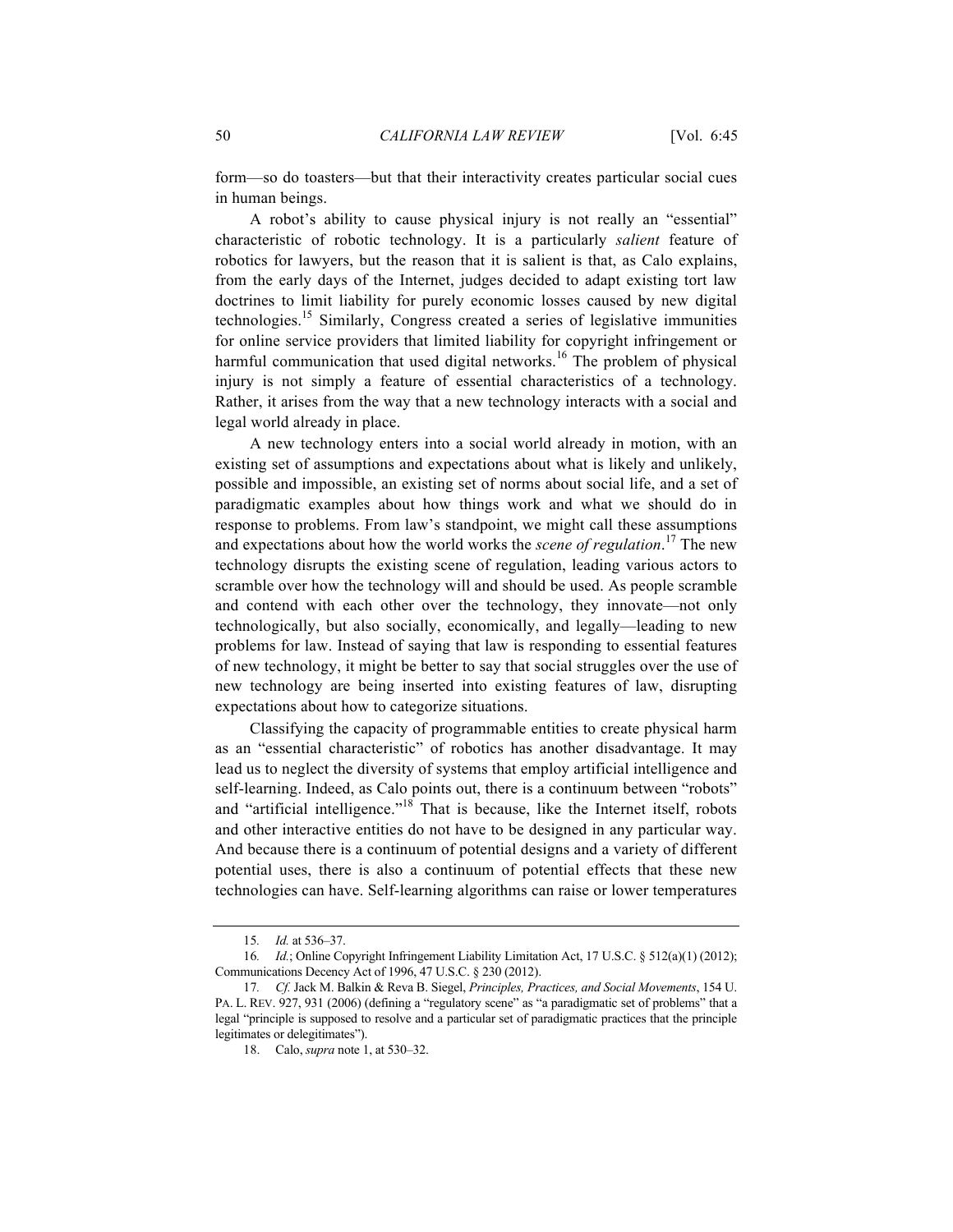in a house, turn on appliances, lock or unlock gates, and notify security services. Algorithms can buy and sell securities; they can create holographic projections that look and act like people; they can threaten, entertain, copy, defame, defraud, warn, console, or seduce. These various effects straddle the lines between the physical, the economic, the social, and the emotional.

We may be misled if we insist on too sharp a distinction between robotics and AI systems, because we do not yet know all the ways that technology will be developed and deployed. Similarly, we may also be misled if, in order to preserve the theory of "essential" characteristics, we try to shoehorn all of these effects and harms into "physical" effects and harms. A robotic cat designed as a companion for an elderly person to pet and care for engages the physical and the emotional. A smart home that controls temperature, orders our groceries, and briefs us on our day combines the physical, the economic, and the social. We should be attentive to the diversity of uses that our technologies will have, and therefore to the diversity of harms and threats that these technologies might pose.

We might identify many different features of a technology as its key or essential characteristics, but the real issue is always *why* we care about them. How we define the central features of a technology depends on what our definition is *for*, and the purpose it serves in our particular area of inquiry. If we are engineers trying to solve a design problem, we will focus on different aspects of the technology than if we are lawyers trying to solve a problem of legal rights and liabilities. Not surprisingly, lawyers tend to view technology through the lens of existing legal doctrines and present policy concerns. Lawyers may be interested—and should be interested—in how engineers and computer scientists define their terms; but lawyers' interest flows from their ability to relate these ideas to legal and policy problems.

#### *B. Code is Lawless*

Both robots and AI agents create problems for law because one cannot always predict what they will do when they interact with their environment. Calo calls this feature "emergence"<sup>19</sup> or "emergent behavior."<sup>20</sup> I agree with him that, at least at this point in history, "emergence" is a more helpful term than "autonomy," which raises a host of difficult questions about the status of artificial intelligence. The problem of "emergence," however, cross-cuts with the problem of physical harm. Several of Calo's examples—flash trading, algorithmic speech, and automated copyright or patent infringement—involve emergence but do not threaten physical injury.<sup>21</sup> Nevertheless, some of these injuries—for example, the destabilization of securities markets—can be

<sup>19</sup>*. Id.* at 532.

<sup>20</sup>*. Id.* at 515.

<sup>21</sup>*. Id.* at 541–43.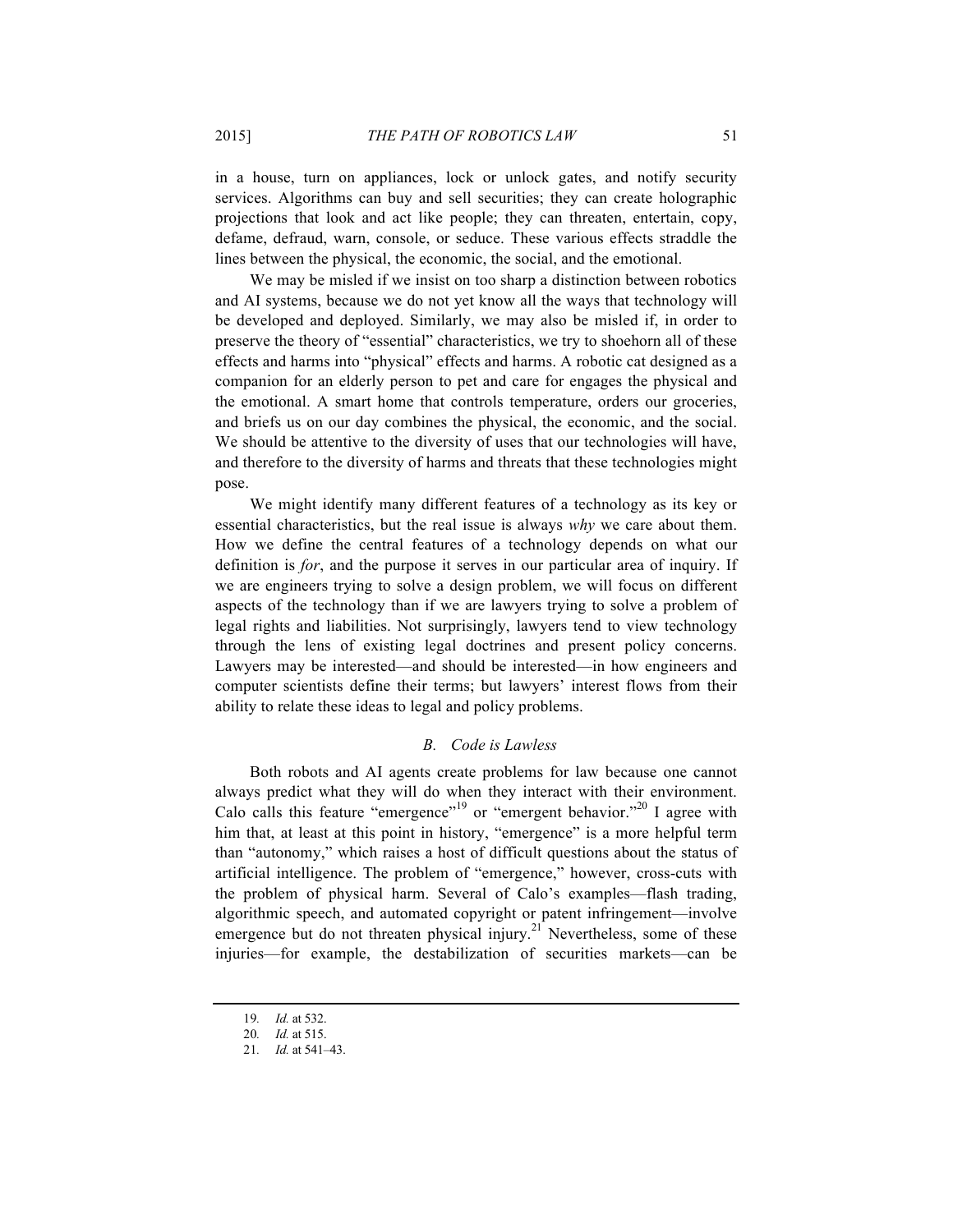catastrophic even if they do not involve physical harm. Surely these kinds of injuries are just as important to law's encounter with new technology, but they further undermine the assumption that a capacity to cause physical injury is an "essential" characteristic of the technologies we are interested in.

By contrast, the idea of emergent behavior may seem far more "essential" to robotics, especially when we consider robots together with AI systems generally. But the importance of this feature, too, is produced by the interaction of new technologies with existing law. If law had easy or obvious solutions to injuries by robots and AI systems, we would not consider the fact that robots and AI systems make decisions for themselves to be particularly distinctive or salient in the eyes of the law, even though this fact might be important for technological, moral, or philosophical reasons. As Calo suggests, however, emergent behavior by robots and AI systems does create new difficulties for existing legal doctrine.<sup>22</sup> That is why lawyers care about it.

The problem of emergence is the problem of who we will hold responsible for what code does. Lawrence Lessig's famous dictum that "Code is Law" argued that combinations of computer hardware and software, like other modalities of regulation, could constrain and direct human behavior.<sup>23</sup> Emergence presents the converse problem: self-learning systems may be neither predictable nor constrained by human expectations about proper behavior. Code is lawless.

We can divide this concern into two problems. First, we must assign responsibility for injuries—whether physical, economic, or emotional—caused by interactive and/or self-learning systems. We might hold many different potential actors liable, including the owner, operator, retailer, hardware designer, operating system designer, or programmer(s), to name only a few possibilities.

What degree of fault should we require of these potential defendants? The easy case, and the one for which the law is already well prepared, involves a defendant who programs a robot to harm another. But in most cases, it will be difficult to show either a deliberate intent to harm or knowledge that harm will occur. One might then turn to theories of negligence. But although the risk of *some* kind of injury at *some point* in the future is foreseeable whenever one introduces a new technology, how and when an injury occurs may not be particularly foreseeable to each of the potential defendants in the above list. If the law hopes to assign responsibility to humans and corporations, injuries by robotic and AI systems may strain traditional concepts of foreseeability. Liability without fault is a traditional solution, but it may stifle innovation in a developing area, and it may not be an appropriate solution in the context of criminal law.

<sup>22</sup>*. Id.* at 543.

<sup>23.</sup> LESSIG, *supra* note 6, at 6, 20, 88–89.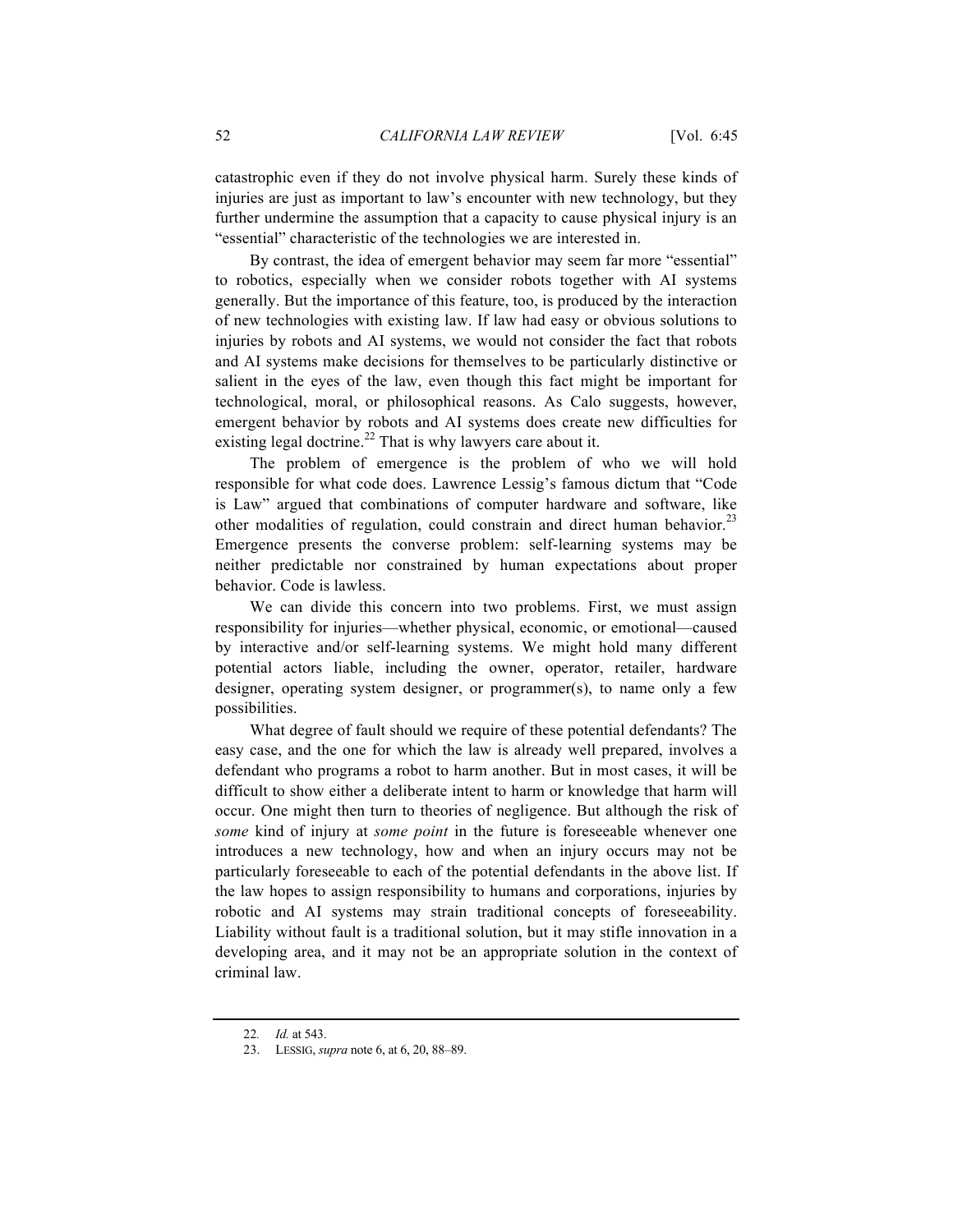A second problem—of causal responsibility—follows from the first. The programming and algorithms used by robots and AI entities will likely be the work of many hands. The example of digital networks is instructive. Jonathan Zittrain's concept of generativity explains the Internet's seemingly inexhaustible capacity for innovation in terms of multiple layers of potential variation.<sup>24</sup> There is a hardware layer through which digital content travels, a protocol layer that creates a common language for exchange, and successive layers of software built one upon the other.<sup>25</sup> And there is also a "social" layer"—the social activities, customs, and organizations that grow up around generative technologies and find interesting and novel ways to use and alter them.<sup>26</sup> Innovation may occur in each layer, combining the work of many different people.

For example, at the software layer, open source projects take advantage of the Internet's ability to lower the costs of organization. These projects—and many commercial projects as well—are often perpetually changing through successive updates and fixes. Software programs may also serve as platforms for apps, plug-ins, and modifications of infinite variety produced by third parties.

Robots and AI algorithms build on these practices of innovation; we can understand them in terms of multiple layers of hardware, protocol, and software offering multiple opportunities for innovation and alteration by multiple actors. The more opportunities for innovation and alteration, however, the more difficult it will be to locate and demonstrate responsibility for emergent behavior that harms another.

Software—especially mature and complex software—is likely to have bugs or produce unpredictable results. Bugs may be difficult to spot and may develop through the combination of multiple modifications and additions. It may be fiendishly difficult to affix responsibility for bugs that emerge from layers of software development by many hands. And to the extent that robots and AI programs learn how to modify their own code, the questions of responsibility become even more diffuse.

The problem of security is the flip side of the problem of causal responsibility: the more opportunities for innovation, the more possible targets for hacking. Here, Lessig's famous idea of regulation by code turns into its opposite. Instead of code as a law that regulates humans, code features a kind of lawlessness that escapes human regulation. As James Grimmelmann has pointed out, it is characteristic of much regulation by software that it is hackable and not robust.<sup>27</sup> Once a software system is hacked it may fail

<sup>24.</sup> ZITTRAIN, *supra* note 5, at 67.

<sup>25</sup>*. Id.* Zittrain calls these the "physical" layer, the "application" layer, and the "content" layer. I am using slightly different terminology.

<sup>26</sup>*. Id.*

<sup>27.</sup> James Grimmelmann, *Regulation by Software*, 114 YALE L.J. 1719, 1741–43 (2005).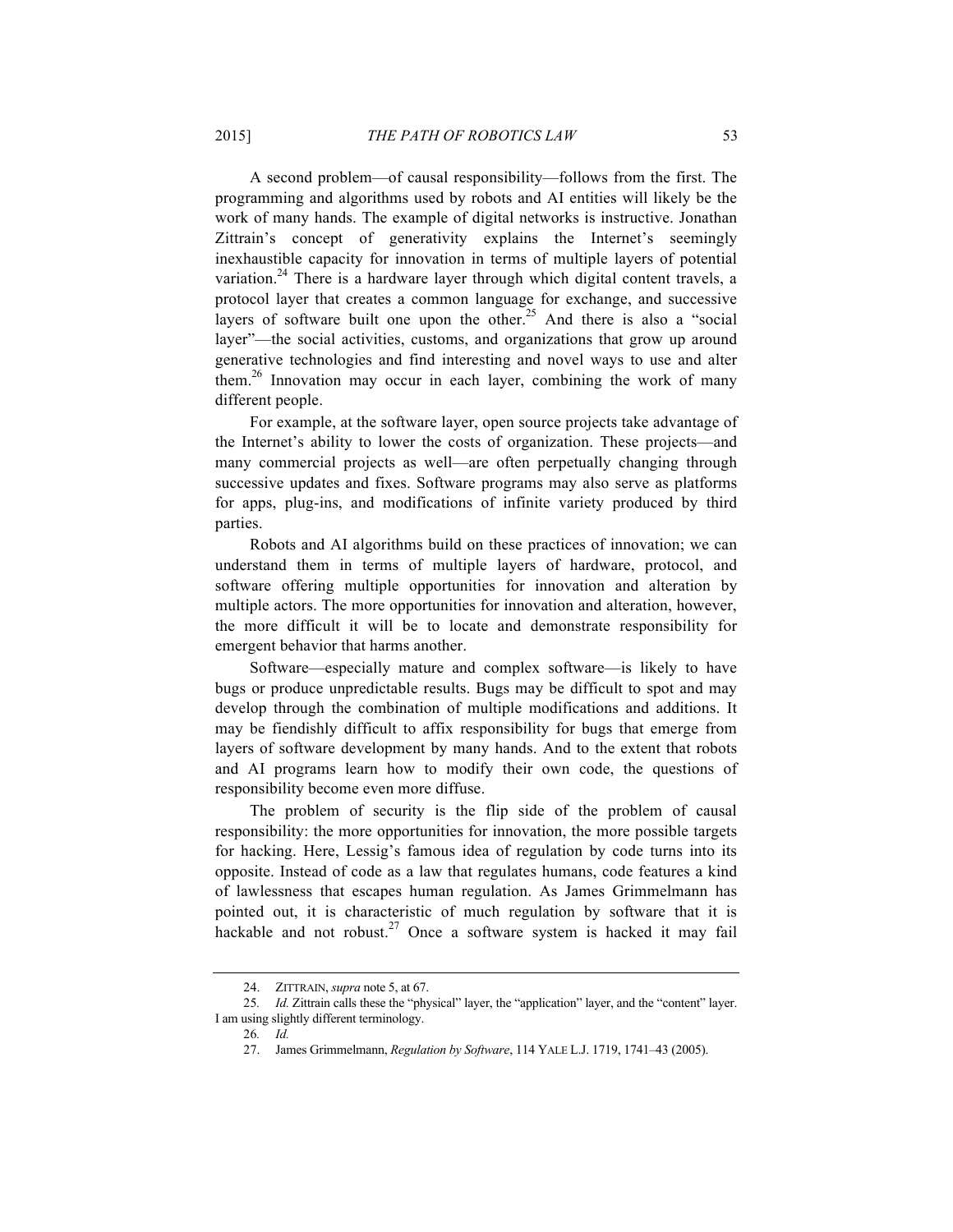instantaneously in ways that are not immediately obvious; and the system may be unable to recover on its own without human intervention.<sup>28</sup>

To make matters worse, many robots and AI systems will probably be continually connected to the Internet and will continually take in new information and new programming from multiple sources. Self-driving cars, for example, could be designed as part of a giant network of interactive robots, constantly sending each other information about local driving conditions. Regular updates to the operating system might be downloaded to each car without the end-user's knowledge.<sup>29</sup> Indeed, we should expect that some of the most useful and widely employed robotic and AI systems will be connected to the Internet cloud. This means that these systems will not be self-contained entities, but will continually be updated by communication with other robots and AI entities, as well as centralized and decentralized sources of information. Quite apart from the security problems that cloud robotics presents, it also complicates and diffuses responsibility for accidents.

Calo explains that these problems follow from the "promiscuity" of data that is characteristic of digital networks generally.<sup>30</sup> The metaphor of "promiscuity" suggests that nodes on the network are continually sharing information with many other nodes (like a person who has intercourse with many different people). The metaphor of "promiscuity" also suggests vulnerability to infection (by analogy to venereal disease), hacking, and harm. Calo connects the promiscuity of data to the problem of embodiment—that is, the capacity to cause physical harm.<sup>31</sup> That is because promiscuous sharing of data and ease of reprogramming wasn't such a problem when the only harm that resulted was nonphysical.

I would look at the issue differently. I would associate the interconnected nature of the Internet, digital generativity, and the multiple layers of innovation with the problem of emergence. That is because from the standpoint of law—as opposed to the standpoint of engineering—the problem posed by emergence is the problem of assigning responsibility for the unpredictable behavior of robots and AI systems.

Calo emphasizes that this unpredictability comes from the complexity of algorithms, including those that learn from experience.<sup>32</sup> That is certainly an important cause of the problem for law, but it is not the only one. Multiple layers of innovation, the generativity of digital systems, and the easy flow of data are also reasons why we may be unable to predict what self-learning or

32*. Id.*

<sup>28</sup>*. Id.* at 1742.

<sup>29.</sup> Cf. Jack Boeglin, *The Costs of Self-Driving Cars: Reconciling Freedom and Privacy with Tort Liability in Autonomous Vehicle Regulation*, 17 YALE J.L. & TECH. 171, 181 (2015) (describing "communicative" automated vehicles that dynamically download data from other vehicles).

<sup>30.</sup> Calo, *supra* note 1, at 515, 519, 532–33.

<sup>31</sup>*. Id.* at 533–35.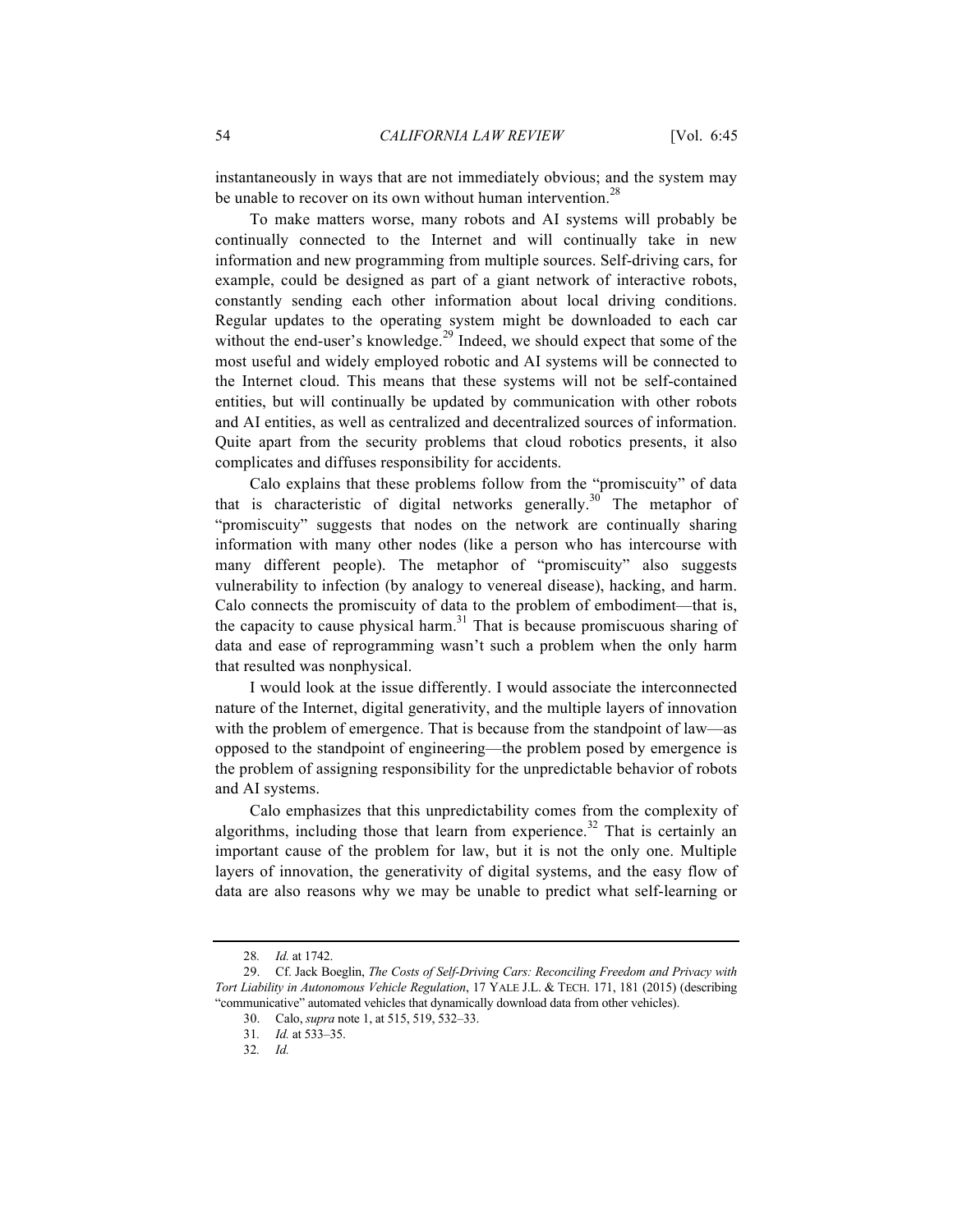interactive systems will do once we set them loose on the world. This is yet another reason why "emergence" is a better term than "autonomy." A selflearning system is not made more *autonomous* because of the fact that it is structured in layers, generative, modular, buggy, and the work of many hands. Rather, these features are related to the reasons why the law cares about emergence: they enhance the possibility that self-learning systems will solve problems and perform tasks in ways that we will not foresee or expect.

The problem of emergence works in the opposite direction as well instead of *harms*, emergent behaviors may create multiple social *benefits*. For example, robots and AI systems will create new inventions and literary works. The question is who will enjoy the intellectual property rights, or whether, instead, the creations will enter the public domain.<sup> $33$ </sup> Search algorithms produce speech in the form of rankings; they may also automatically fill in or complete search queries. Should we treat this expression as part of the speech of the search engine company, and therefore protect it from regulation under the First Amendment $2^{34}$ 

We are likely to see considerable opportunism in the legal arguments that people make about robots and AI systems. People will claim credit (and legal protection) for whatever benefits their robots create, while denying responsibility whenever their robots destroy property, infringe copyright, make threats, or engage in defamation. People will downplay emergence when the system produces benefits that they might capture for themselves and emphasize emergence when the system causes harm. It is a variation on the old saying that "success has a thousand fathers; failure is an orphan." The goal for law is to meet this predictable opportunism, and to come up with a rational allocation of benefits and responsibilities for both robotic creations and robotic injuries.

#### III.

#### THE SUBSTITUTION EFFECT

The third feature of robotics that Calo calls essential is the tendency of human beings to respond to robots as if they are interacting with people. He calls this tendency "social valence,"<sup>35</sup> and argues that "to a greater degree than perhaps any technology in history, robots have a social meaning to people."<sup>36</sup>

<sup>33.</sup> Annemarie Bridy, *Coding Creativity: Copyright and the Artificially Intelligent Author*, 2012 STAN. TECH. L. REV. 5; Ralph D. Clifford, *Intellectual Property in the Era of the Creative Computer Program: Will the True Creator Please Stand Up?*, 71 TUL. L. REV. 1675 (1997); Pamela Samuelson, *Allocating Ownership Rights in Computer-Generated Works*, 1185 U. PITT. L. REV. 47 (1985).

<sup>34.</sup> Tim Wu, *Machine Speech*, 161 U. PA. L. REV. 1495 (2013); Stuart Minor Benjamin, *Algorithms and Speech*, 161 U. PA. L. REV. 1445 (2013); Eugene Volokh & Donald M. Falk, *Google: First Amendment Protection for Search Engine Search Results*, 8 J.L. ECON. & POL'Y 883 (2012); Frank Pasquale, *Search as Speech: Two Scenarios*, CONCURRING OPINIONS (May 29, 2012, 9:53 AM), http://www.concurringopinions.com/archives/2012/05/search-as-speech-two-scenarios.html.

<sup>35.</sup> Calo, *supra* note 1, at 532, 545–46.

<sup>36</sup>*. Id.* at 546.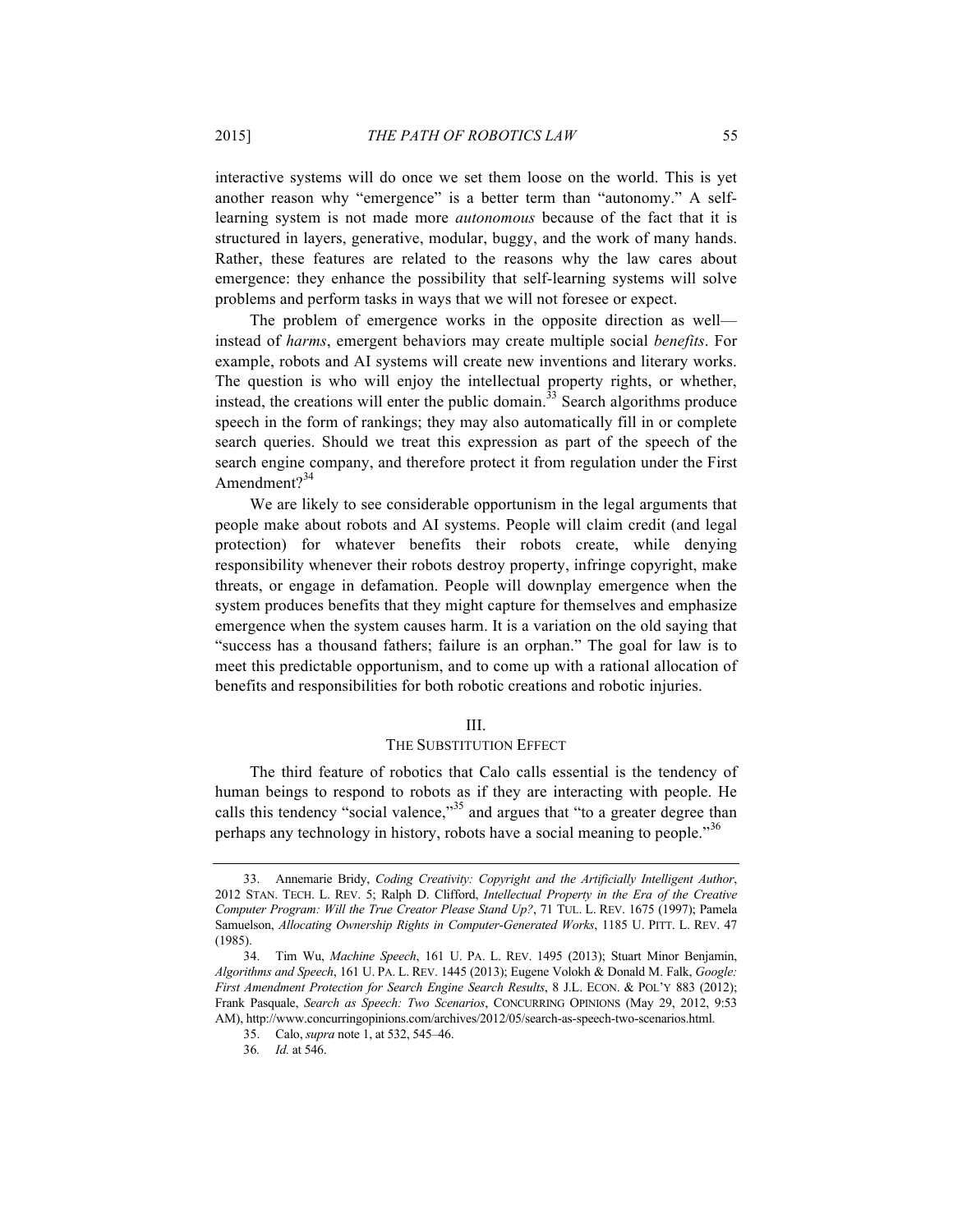Of course, people do not necessarily respond to robots as if they were people. They may respond to them as if they were animals. Consider a robotic dog that one trains to do tricks, or a robotic seal designed for elderly patients to pet. What Calo is describing might be either anthropomorphism (ascribing human features) or zoomorphism (ascribing animal features). The more general point, however, is that human beings project agency on non-living things. Humans may also project emotions, feelings of pleasure and pain, the capacity to form relationships with others, and the capacity to care for others and be cared by them in turn. The projection of human or animal emotions onto inanimate objects is as old as history itself. People hear the wind howl and the ocean roar; they project agency and loyalty onto their ships and cars. The projection of humanity onto what is not human is the reflection of the self on the outside world.

It is worth noting, once again, that this tendency is not unique to robotics; it is also true of AI systems. Spike Jonze's 2013 movie *Her*<sup>37</sup> is about a man who falls in love with an operating system, not a robot. Robots may cause people to see them as alive because they move; but AI systems may cause people to see them as alive because they speak. And if the concern is anthropomorphism, people have associated the power of speech with humanity far more than the power of motion.<sup>38</sup>

The first two characteristics of robotics that Calo identified—the capacity to cause physical harm and emergent behavior—create obvious problems for assigning liability in tort and criminal law. That is why they are particularly interesting to lawyers. What Calo calls "social valence," however, is a far more complex phenomenon. It is not limited to the question of legal liability but concerns every way that robots and AI agents might intervene in social relations. Not surprisingly, Calo offers a diverse array of possible consequences. For example, he points out (1) that the more anthropomorphic a robot, the more people will assign blame to the robot rather than to a person using the robot;<sup>39</sup> (2) that the presence of robots in a system of surveillance heightens the subjective sense that one is being observed;  $^{40}$  (3) that human beings will take greater risks to preserve the integrity of anthropomorphic robots than they would for things designated as tools;<sup>41</sup> and (4) that human beings may suffer distinctive emotional harms for the loss of robotic companions.42 Finally, building on the work of Kate Darling, Calo suggests that anthropomorphic robots pose problems of moral harm: people who

42*. Id.*

<sup>37.</sup> HER (Annapurna Pictures 2013).

<sup>38</sup>*. See, e.g.*, JOHN HEATH, THE TALKING GREEKS: SPEECH, ANIMALS AND THE OTHER IN HOMER, AESCHYLUS, AND PLATO 1 (2005) (arguing that the Ancient Greeks saw the power of speech as the most important difference between human and animal natures).

<sup>39.</sup> Calo, *supra* note 1, at 547–48.

<sup>40</sup>*. Id.* at 547.

<sup>41</sup>*. Id.* at 548.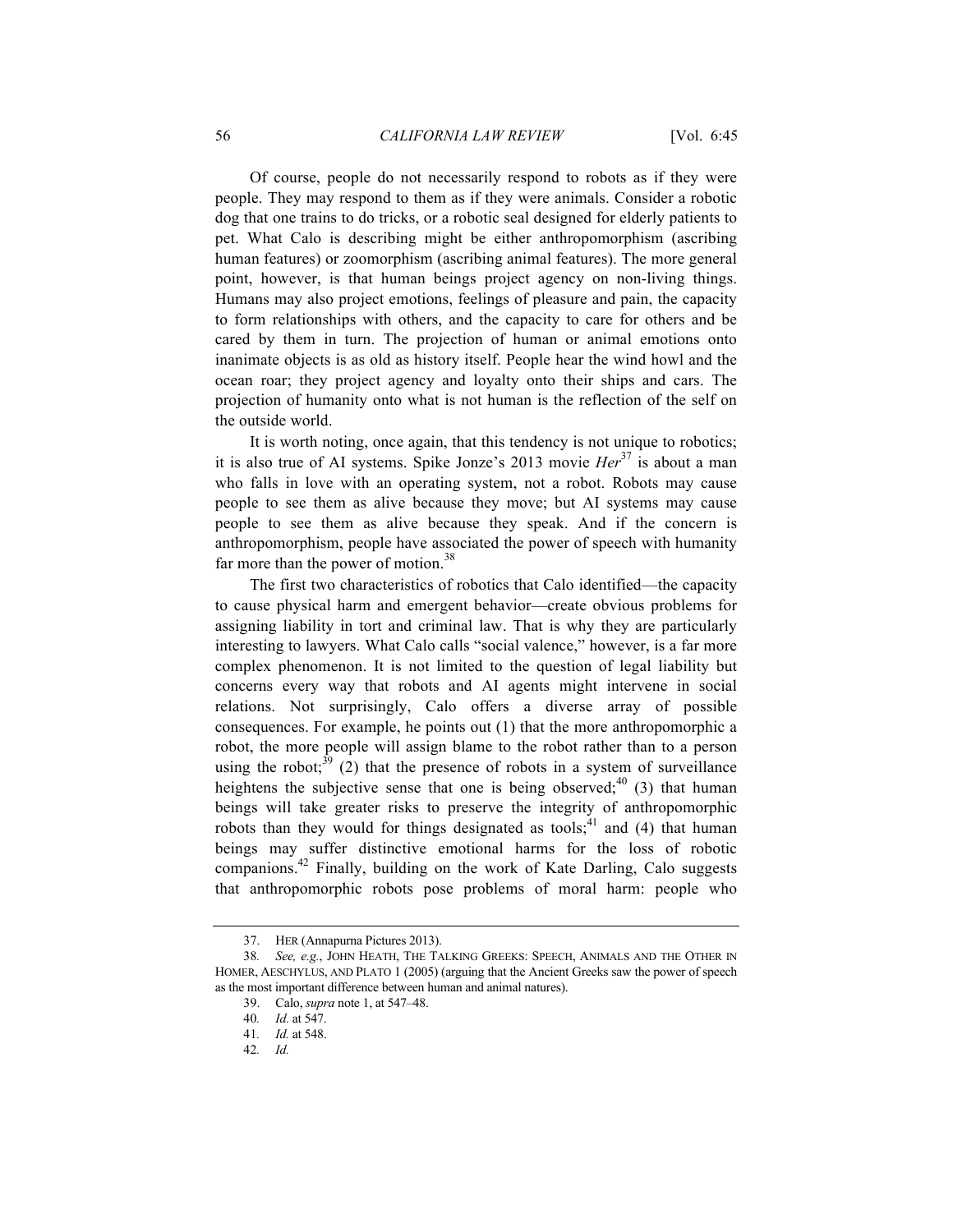mistreat anthropomorphic robots may coarsen or degrade themselves in the same way as people who abuse people and animals, even if no third party is actually harmed.<sup>43</sup>

Calo's brief discussion scratches only the surface of what is at stake, and "social valence" may not be the best way of describing it. All of his examples revolve around a basic problem produced by the introduction of robotics and artificial intelligence into society. The problem is not that people *confuse* robots for living things, for usually they do not. Rather, the problem is that, through their interactions with robots and AI systems, people are willing to *substitute* them for animals or human beings in certain contexts and for certain purposes. Call this the *substitution effect*. People cause an entity to stand in for a human or animal and they treat the entity as such—but only in certain ways. In other words, people treat robots and AI agents as *special-purpose animals* or as *special-purpose human beings*. Calo puts it well when he speaks of "a new category of legal subject halfway between person and object."<sup>44</sup> The placement is "halfway" because the assignment of status may be incomplete, contextual, unstable, and, above all, opportunistic. People may treat the robot as a person (or animal) for some purposes and as an object for others.

I call this a substitution effect because in many cases we do not regard a substitute as fully identical to the thing for which it substitutes. Rather, it is only equivalent provisionally, in certain contexts or for certain purposes, and people often reserve the right to reject the asserted identity when it suits them. The substitute teacher in a fourth grade classroom may lack the students' full respect, and probably doesn't enjoy the benefits of the regular instructor's pension plan. Despite what the manufacturers of substitutes for butter, cream, and sugar tell us, we don't treat these dietary substitutes as the genuine article. Rather, we use them to avoid the calories or the fat associated with the real thing. That is, people use the substitute to try to get the best of both worlds the students get taught about fractions at lower cost; we get the satisfaction of butter with half the calories.

Projecting human emotions, feelings, and goals onto inanimate objects is a special case of substitution. Our imagination makes the robot stand in the place of a human being or animal in some respect. This is the original meaning of a "substitute," which comes from the Latin *substituere*, derived from  $sub\text{-}statuere$ , meaning to set up under or stand in the place of another.<sup>45</sup> A substitute is something set up or placed under something to replace or displace it.

<sup>43</sup>*. Id.* at 548–49 (citing Kate Darling, *Extending Legal Rights to Social Robots*, *in* ROBOT LAW (Ryan Calo et al. eds.) (forthcoming 2015), *available at* http://ssrn.com/abstract=2044797).

<sup>44</sup>*. Id.* at 549.

<sup>45</sup>*. See* MERRIAM WEBSTER ONLINE DICTIONARY, http://www.merriam-webster.com/ dictionary/substitute (providing etymology of *substitute*).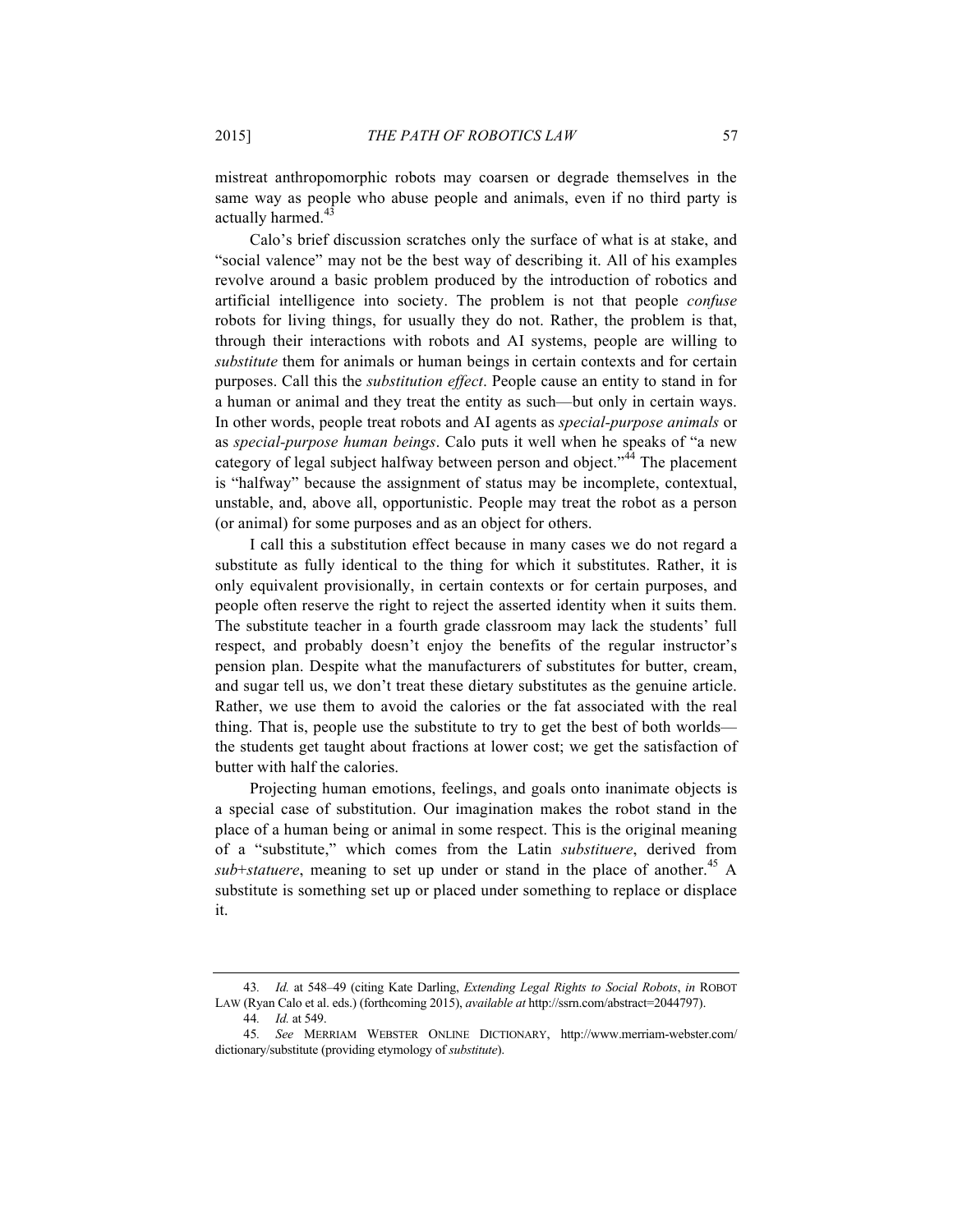The substitution of robot for living thing may be innocent, emotional, almost instinctual. The patient who blames a surgical robot for a botched procedure projects a partial humanity—and hence responsibility—onto the technology. The soldier who mourns the loss of his bomb-disarming robot projects onto the robot human qualities of comradeship, courage, and commitment to fellow soldiers. When a companion robot who operates in our home sends personal data about us to a corporation, we feel betrayed, when we would never think that a camera and a microphone could betray us.

Most of the forms of substitution that Calo describes are not deliberate they may simply reflect how human beings react to moving objects and speaking programs. But equally interesting forms of substitution are deliberate and instrumental. A government might replace human soldiers with robots because the latter have no families and don't come home in body bags; their wanton destruction is less likely to undermine political support for a war. Corporations may substitute robots for workers because robots won't unionize, won't need coffee breaks, and don't suffer from alcohol abuse, emotional problems, or other causes of subpar performance and absenteeism. This practice of substitution, unlike the emotional or instinctual substitution described above, is conscious and purposive. Our choice to use robots is like our choice to use margarine or nondairy creamer—it seems to offer all of the benefits of humans with none of the costs.

The law might also deliberately treat robots as if they were living agents for practical reasons or for reasons of public policy. For example, we might protect robots from certain forms of abuse because we fear that people who abuse robots might also abuse people, children, or animals. We might impute mens rea to a robot or algorithm as a legal fiction in order to make it easier to apply the law of respondeat superior, criminal concepts of aiding and abetting, or accomplice liability to owners, operators, or designers. Similarly, courts might treat AI-produced art as a "work for hire" in order to minimize changes to existing copyright law. When we employ legal fictions of this kind, we substitute robot for human to allow the law to function effectively in the face of the legal enigmas posed by emergent behavior. Or we might adopt legal fictions to keep existing legal doctrines working provisionally until we can produce more thorough and coherent reforms.

I have just described two kinds of substitution—unconscious or emotional, and purposive or instrumental. In fact, they are two sides of a coin. A substitute *serves* in the place of another—like a substitute teacher—or is *used* in the place of another—as when we substitute margarine for butter in a recipe. Notions of service and use apply both in emotional substitution and practical substitution. We make robots serve our emotions and our practical needs; we use them to fulfill our desires and our projects. As in Hegel's famous dialectic of master and slave, we may become dependent on what we use and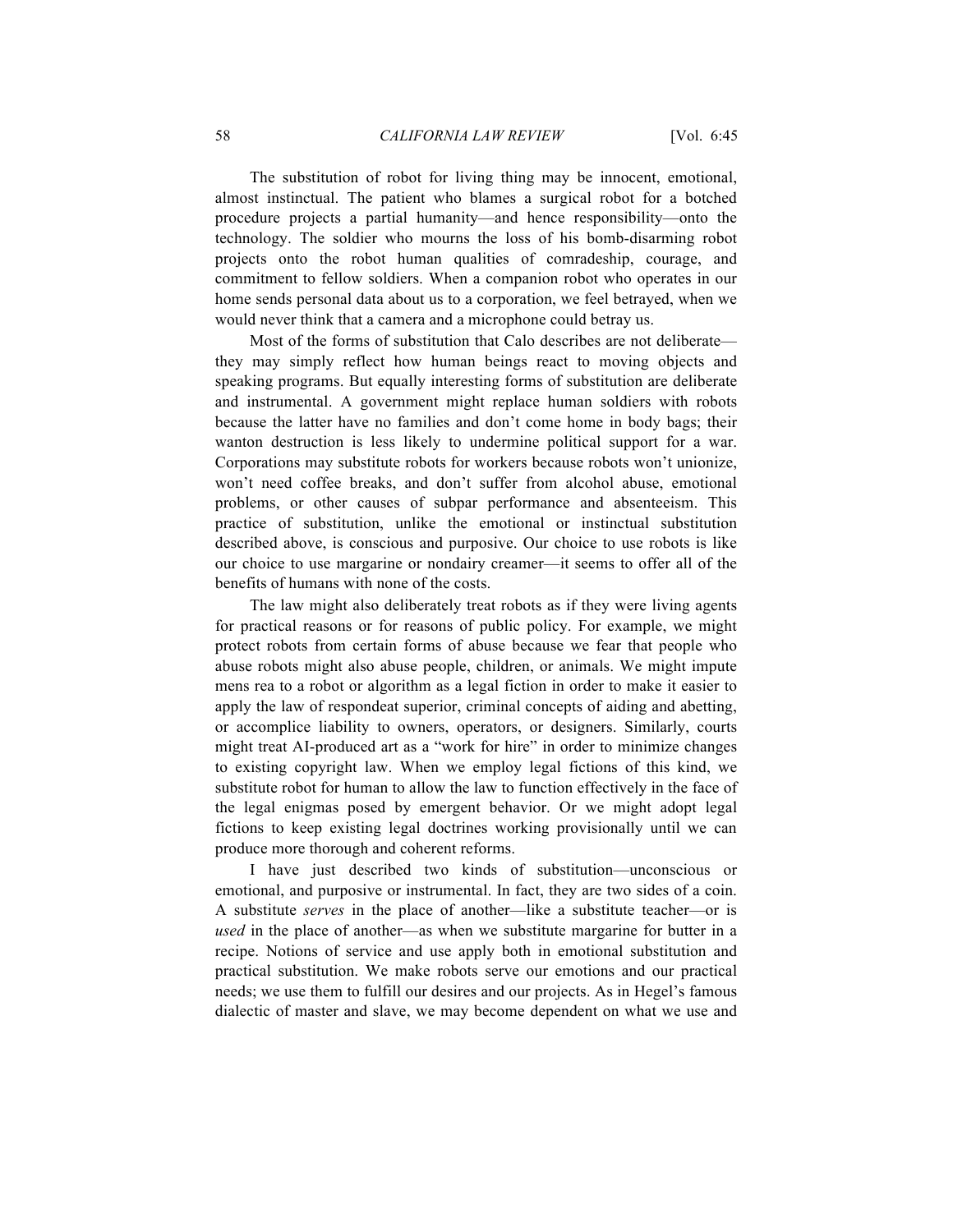on what serves us.46 Robots and AI agents may perform tasks that we no longer can (or are willing to) perform for ourselves; they may offer us emotional succor that we find we can no longer do without.

A key feature of robotic substitution is that it is *partial*. Robots and AI entities take on particular aspects and capacities of persons—for example, their capacity to labor, their capacity to fight and kill, their capacity to nurture, their capacity to create, their capacity to console, entertain, or sexually satisfy. Through using robots and AI agents, human characteristics and skills can be segmented, isolated, and dispersed. This is what I mean when I say that robots and AI agents operate as "special-purpose human beings"; they are agents for a particular reason or function, straddling the line between selves and tools, or persons and instruments.

At first glance, the notion of a "substitute"—and only a partial substitute at that—might suggest lack or inferiority. Margarine is not as healthy as butter; the apprentice mechanic who shows up is less skilled than the one who couldn't make the scheduled appointment. But substitution may also involve abundance and superiority. Substitution not only promises the possibility of greater benefits with lower costs, but it may offer skills and performances better than humans can offer. In such cases, the substitute promises to be superhuman. The robot companion promises to better cater to our emotional needs, the AI trading program engages in arbitrage faster and more efficiently than the floor trader, the robot army mows down the enemy more efficiently, and so on. In fact, it is the very partiality of the substitution that makes it superior. The robot caretaker doesn't tire of attending to our needs, and the robot soldier doesn't suffer from posttraumatic stress disorder, because neither of them is fully human.

I began this Essay by noting that technology concerns not merely the relationship of persons to things but rather the social relationships between people that are mediated by things. When the "things" at issue are substitutes for people, or special-purpose people, the mediation of social relationships between human beings is even further obscured. Our interactions with robots and AI systems are interactions with the people who are deploying these new technologies, even when we do not realize it.

#### **CONCLUSION**

In this Essay I've argued against essentialism in law's encounter with technology, advocating instead that we should always keep the social aspects of technology in mind. Because we innovate in social relations along with technology, we cannot always tell what will be most important about

<sup>46.</sup> GEORG WILLIAM FRIEDRICH HEGEL, THE PHENOMENOLOGY OF SPIRIT 117 (Arnold Vincent Miller trans., 1979) (1807) ("[J]ust as lordship showed that its essential nature is the reverse of what it wants to be, so too servitude in its consummation will really turn into the opposite of what it immediately is.").